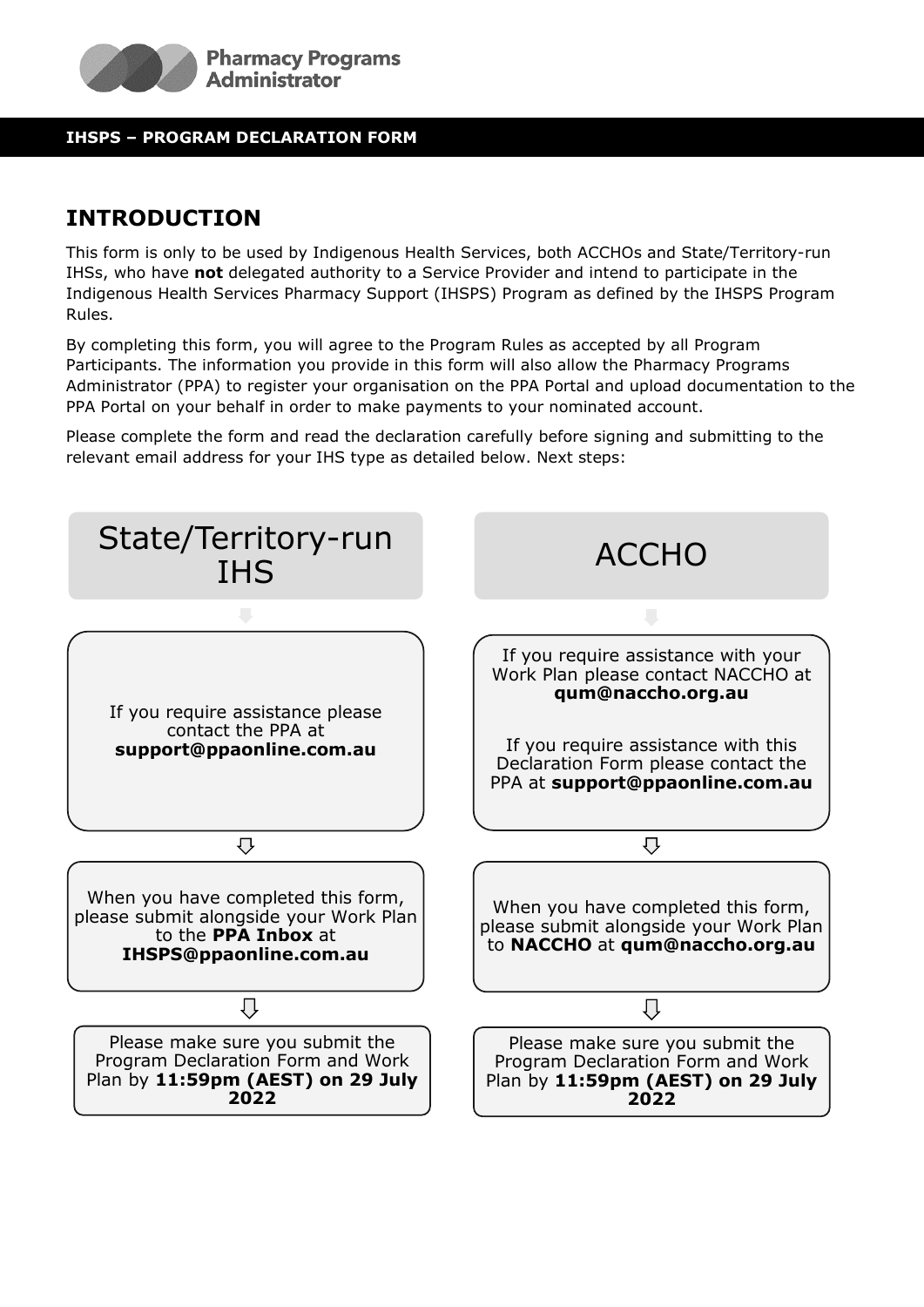

#### **IHSPS – PROGRAM DECLARATION FORM**

### **ORGANISATION DETAILS**

This form must be submitted alongside the Annual Work Plan by **29 July 2022**, late submissions will not be accepted.

| <b>Indigenous Health Service (IHS) Details</b>                                                                                                                                                                        |           |                                             |              |  |                 |  |  |
|-----------------------------------------------------------------------------------------------------------------------------------------------------------------------------------------------------------------------|-----------|---------------------------------------------|--------------|--|-----------------|--|--|
| <b>IHS Name</b>                                                                                                                                                                                                       |           |                                             |              |  |                 |  |  |
| <b>IHS ABN</b>                                                                                                                                                                                                        |           |                                             |              |  |                 |  |  |
| <b>Physical</b><br><b>Address</b>                                                                                                                                                                                     |           |                                             |              |  |                 |  |  |
|                                                                                                                                                                                                                       | City/Town |                                             | <b>State</b> |  | <b>Postcode</b> |  |  |
| <b>IHS Type</b>                                                                                                                                                                                                       |           | <please an="" option="" select=""></please> |              |  |                 |  |  |
| <b>Chief Executive Officer (CEO) Details</b>                                                                                                                                                                          |           |                                             |              |  |                 |  |  |
| Provide the name and contact details of the CEO, or equivalent, making this declaration.<br>Please note: The phone number provided will only be used when the nominated Primary Contact Person is<br>not contactable. |           |                                             |              |  |                 |  |  |
| <b>Name</b>                                                                                                                                                                                                           |           |                                             |              |  |                 |  |  |
| <b>Email</b>                                                                                                                                                                                                          |           |                                             |              |  |                 |  |  |
| <b>Phone No.</b>                                                                                                                                                                                                      |           |                                             |              |  |                 |  |  |
| <b>Banking and Finance Information</b>                                                                                                                                                                                |           |                                             |              |  |                 |  |  |
| Provide the contact details of your organisation's financial delegate and your preferred bank account details.<br>The PPA may be in touch to confirm your details should any errors be detected.                      |           |                                             |              |  |                 |  |  |
| <b>Name</b>                                                                                                                                                                                                           |           |                                             |              |  |                 |  |  |
| <b>Email</b>                                                                                                                                                                                                          |           |                                             |              |  |                 |  |  |
| <b>Phone No.</b>                                                                                                                                                                                                      |           |                                             |              |  |                 |  |  |
| <b>Account Name</b>                                                                                                                                                                                                   |           |                                             |              |  |                 |  |  |
| <b>BSB</b>                                                                                                                                                                                                            |           |                                             |              |  |                 |  |  |
| <b>Account No.</b>                                                                                                                                                                                                    |           |                                             |              |  |                 |  |  |